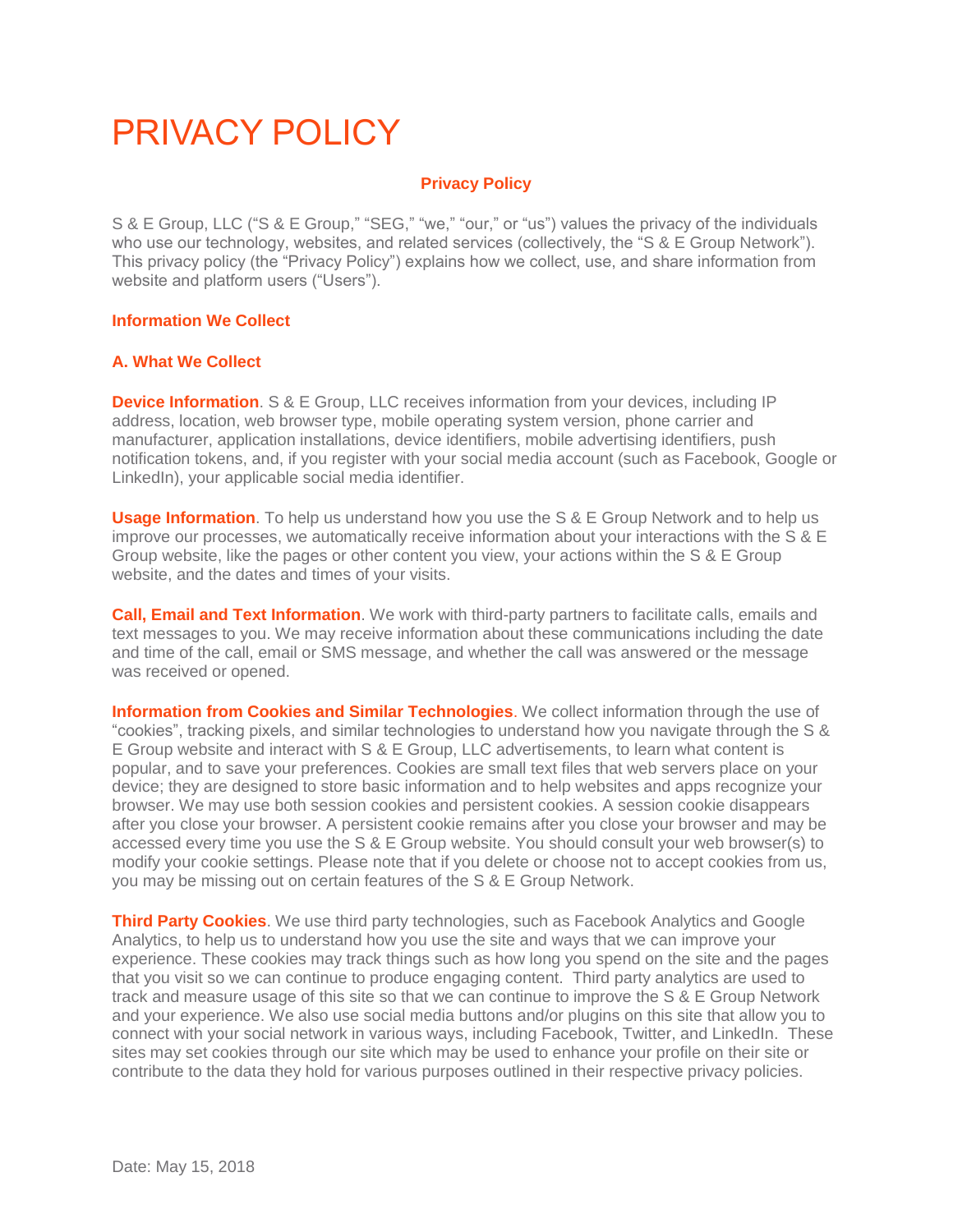#### **B. Information You Provide to Us**

Website. You can visit our website without having to tell us who you are or reveal any identifiable personal information to us. It is only when you request more information or register to use the S & E Group Network Career page or the Contact Form that you will be asked to provide us with identifiable personal information.

**User Profile Information.** When you register to use the S & E Group Network Career page, you give us your name, email address, phone number, date of birth, physical address, and certain other information. This information is not shared. (See "Sharing Exceptions" below.) You will be required to provide information with to our partners, and you will then be subject to their associated specific privacy policies.

**Payment Method**. When you use a credit card on the S & E Group site, a third party that handles payments for us will receive your card information. To keep your financial data secure, we do not store credit card information on our servers.

**Communications**. If you contact us directly, we may receive additional information about you. For example, when you contact our Support Team, we may receive the contents of a message or attachments that you may send to us, and other information you choose to provide.

**Payment Information**. To make sure companies using the S & E Group Network get paid, we keep information about companies' bank routing numbers, tax information, and any other payment information provided by independent contractors and / or business owners.

## **C. Information We Collect from Third Parties**

**Third Party Partners**. Once you register to use the S & E Group Network, we may receive additional information about you, such as demographic data, payment information, or fraud detection information, from third party partners and combine it with other information that we have about you.

**Background Information**. S & E Group works with some of our partners to perform identity verification and criminal background checks on individuals registered to use the S & E Group Network, and we may receive information from them such as publicly available information about a User's criminal history. You will be required to provide information with to our partners, and you will then be subject to their associated specific privacy policies.

#### **How We Use the Information We Collect**

We use the information we collect from all Users to:

- PROVIDE, IMPROVE, EXPAND, AND PROMOTE THE SEG NETWORK:
- ANALYZE HOW USERS USES THE SEG NETWORK;
- COMMUNICATE WITH YOU DIRECTLY, INCLUDING FOR MARKETING AND PROMOTIONAL PURPOSES;
- PERSONALIZE THE SEG NETWORK EXPERIENCE FOR YOU;
- CALL YOU OR SEND YOU EMAILS AND TEXT MESSAGES;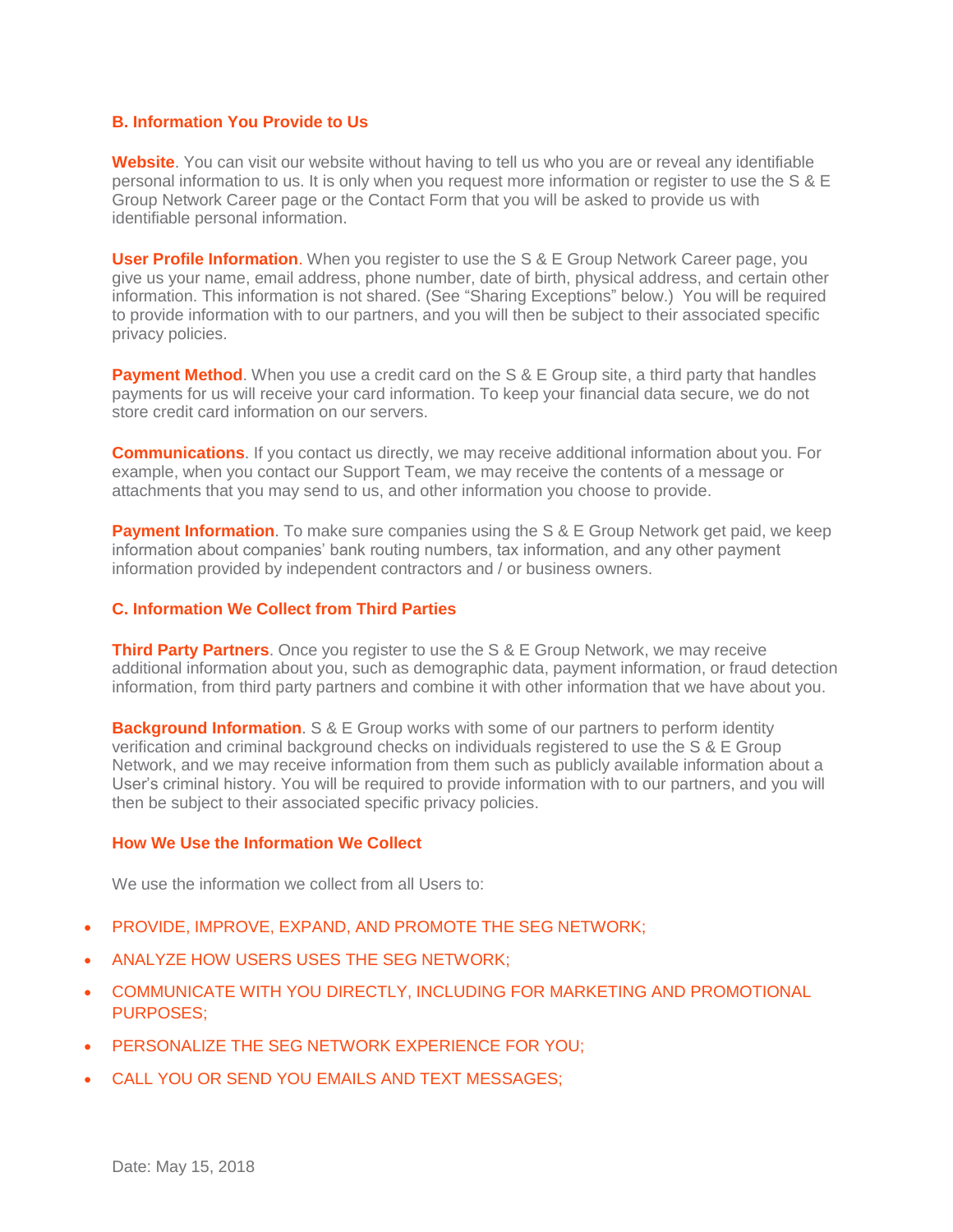- **FACILITATE TRANSACTIONS AND PAYMENTS:**
- PROVIDE YOU WITH SUPPORT;
- FIND AND PREVENT FRAUD; AND
- RESPOND TO SECURITY, CONFIDENTIALITY AND SAFETY ISSUES THAT MAY ARISE, AND REQUESTS FROM GOVERNMENT AUTHORITIES.

Additionally, we use the information we collect from Users for the following purposes related to servicing on the SEG Network:

- SENDING EMAILS AND TEXT MESSAGES TO USERS WHO HAVE STARTED THE REGISTRATION PROCESS REGARDING THE STATUS OF THEIR REGISTRATION;
- DETERMINING A USER'S ELIGIBILITY TO USE THE SEG NETWORK CAREER PAGE; AND
- NOTIFYING USERS ABOUT CAREER OPPORTUNITIES AND UPDATES.

# **How We Share the Information We Collect with Third Parties**

We **DO NOT** share your information with our third-party partners with the following exceptions;

# **Sharing Exceptions:**

- WHILE NEGOTIATING OR IN RELATION TO A CHANGE OF CORPORATE CONTROL SUCH AS A RESTRUCTURING, MERGER OR SALE OF OUR ASSETS;
- IF A GOVERNMENT AUTHORITY REQUESTS INFORMATION AND WE THINK DISCLOSURE IS REQUIRED OR APPROPRIATE IN ORDER TO COMPLY WITH LAWS, REGULATIONS, OR A LEGAL PROCESS;
- WITH LAW ENFORCEMENT OFFICIALS, GOVERNMENT AUTHORITIES, OR THIRD PARTIES IF WE THINK DOING SO IS NECESSARY TO PROTECT THE RIGHTS, PROPERTY, OR SAFETY OF A CLIENT OR ITS CUSTOMERS, SEG, OR THE PUBLIC;
- TO COMPLY WITH A LEGAL REQUIREMENT OR PROCESS, INCLUDING BUT NOT LIMITED TO, CIVIL AND CRIMINAL SUBPOENAS, COURT ORDERS OR OTHER COMPULSORY DISCLOSURES.

# **Your Choices**

**Email Subscriptions**. You can always opt out and / or unsubscribe from our commercial or promotional emails. You can opt out of receiving marketing emails from SEG by clicking on the unsubscribe link at the bottom of any marketing email. To opt out of all other emails from SEG, email info@segrouplic.org. Please include your name, the name of your call center, your email address, and your User/CSP ID (if you have this User/CSP ID information).